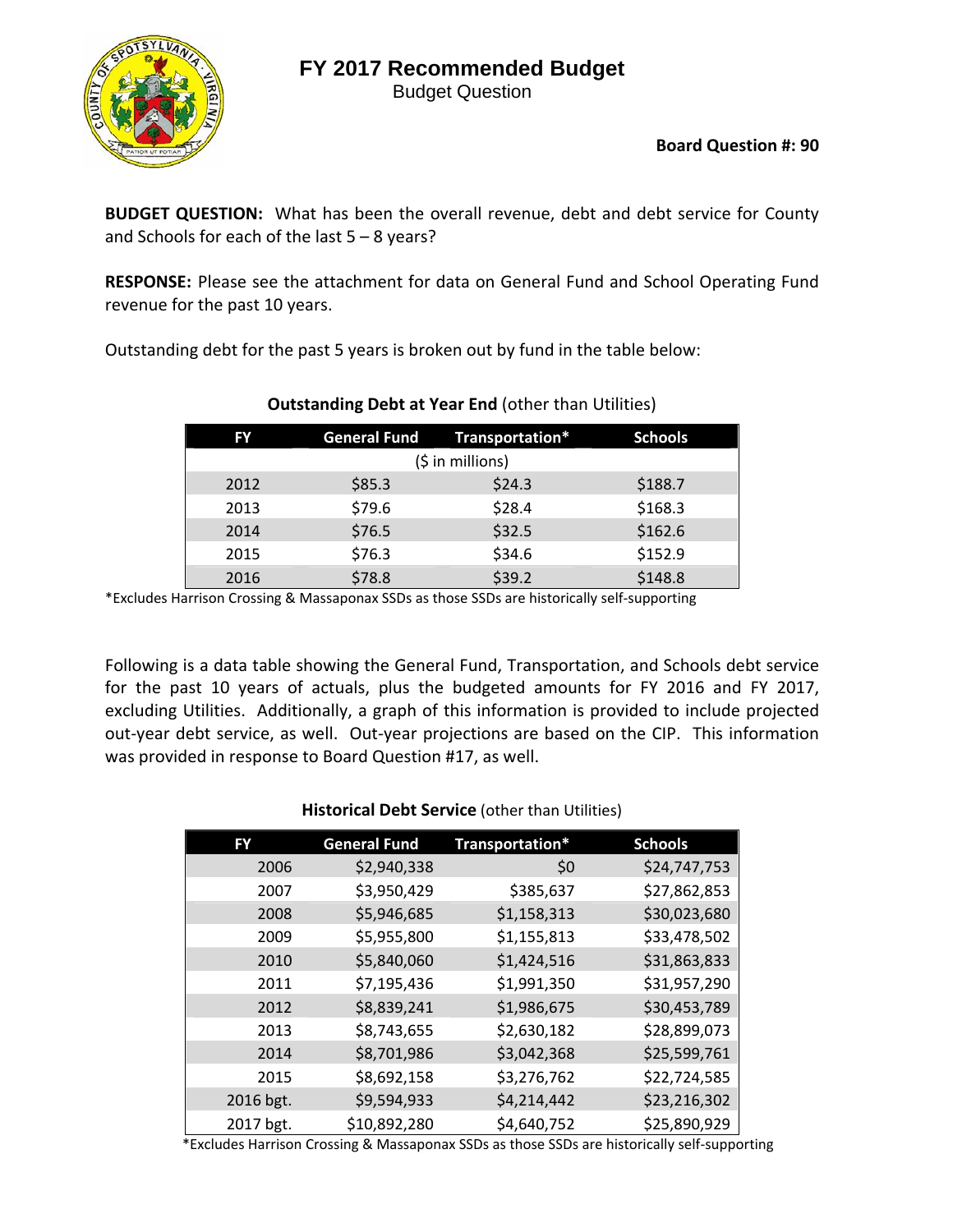## **FY 2017 Recommended Budget**

Budget Question